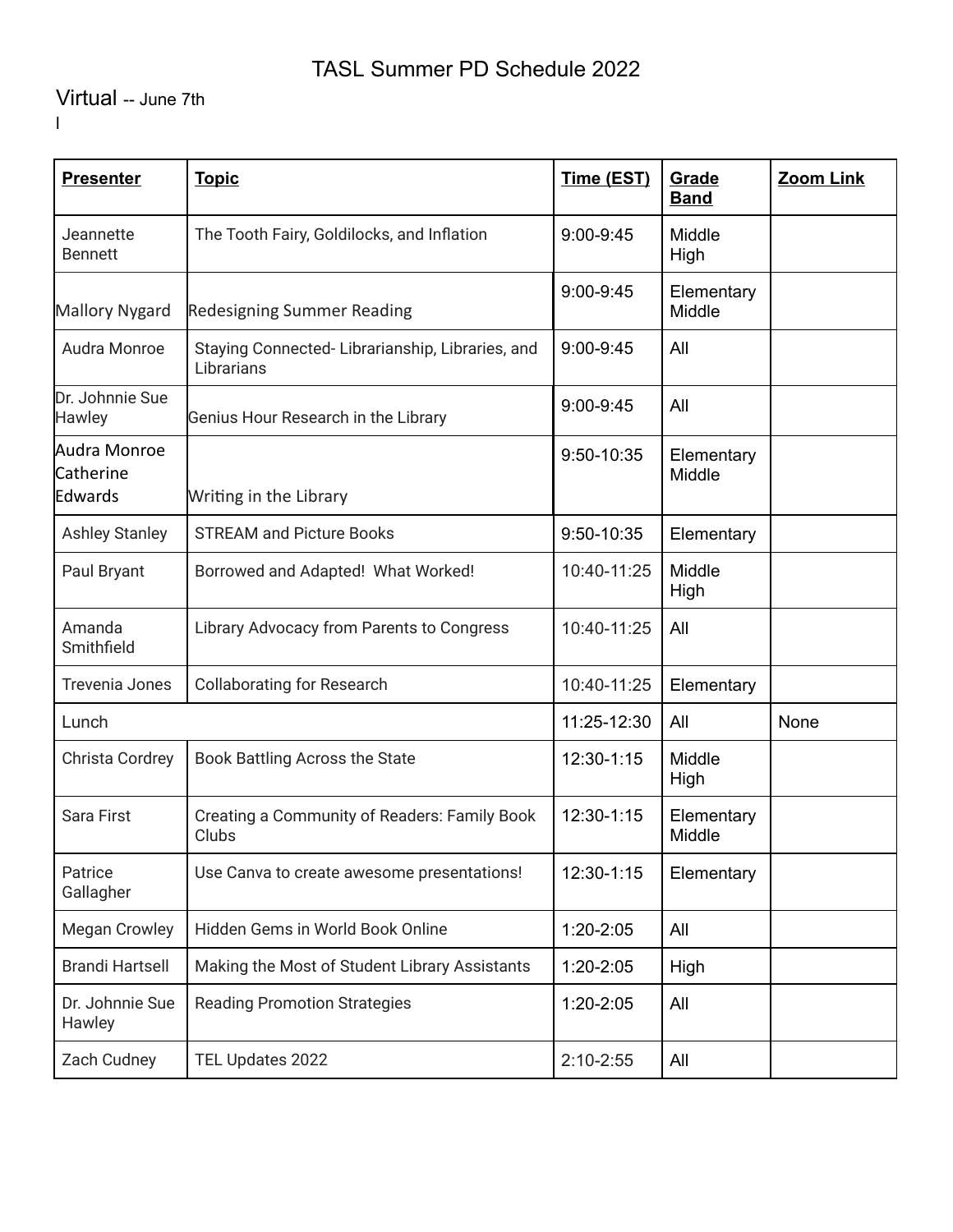### Rockyfork Middle School -- June 7th Needs 1 more session

| <b>Presenter</b>                             | <b>Topic</b>                                          | Time (CST)    | <b>Grade Band</b>    |
|----------------------------------------------|-------------------------------------------------------|---------------|----------------------|
| Registration                                 |                                                       | 8:30-9:00     | All                  |
| Caroline<br>Mickey                           | Being an Ally                                         | $9:00 - 9:45$ | Elementary           |
| Julie Caudle                                 |                                                       | $9:00 - 9:45$ |                      |
| Kaitlyn<br><b>Benavides</b>                  | Advocating for Yourself and Your Resources            | 9:50-10:35    | Middle<br>High       |
| Elizabeth<br>Shepherd                        | Collaborations with Music, Counseling, and More!      | 9:50-10:35    | Elementary           |
| Carrie Gordon                                | <b>March Book Madness</b>                             | 9:50-10:35    | All                  |
| <b>Tiffany Tucker</b><br>and Laura<br>Kleman | Advocating to your Board about Collection Development | 10:40-11:25   | All                  |
| Lunch                                        |                                                       | 11:25-12:30   | All                  |
| Andrea Zielke                                | <b>TEL</b>                                            | 12:30-1:15    | Elementary           |
| Katie<br>Capeshaw                            | MakerSpace 101                                        | 12:30-1:15    | All                  |
| Andrea Zielke                                | <b>TEL</b>                                            | $1:20 - 2:05$ | Middle<br>High       |
|                                              |                                                       | $1:20 - 2:05$ |                      |
|                                              | Elementary. Middle Round Table                        | $2:10 - 2:55$ | Elementary<br>Middle |
|                                              | Middle/High Round Table                               | $2:10 - 2:55$ | Middle<br>High       |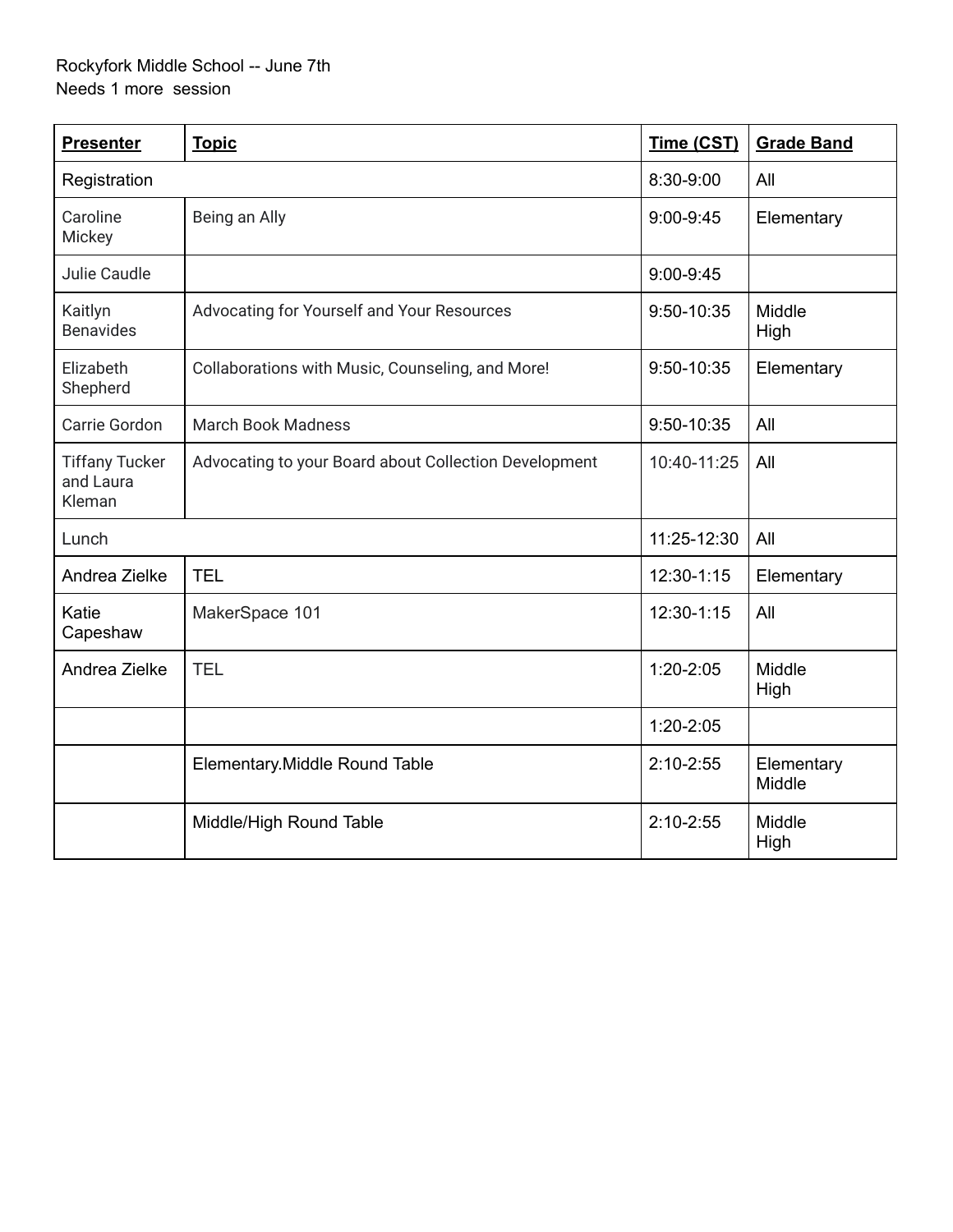### Oak Elementary School -- June 10th

Needs one more session

| <b>Presenter</b>                      | <b>Topic</b>                                                                                                | Time (CST)    | <b>Grade Band</b>         |
|---------------------------------------|-------------------------------------------------------------------------------------------------------------|---------------|---------------------------|
| Registration                          |                                                                                                             | 8:30-9:00     | All                       |
| <b>Sara First</b>                     | Creating a Community of Readers: Family Book Clubs                                                          | 9:00-9:45     | Elementary<br>Middle      |
|                                       |                                                                                                             | $9:00 - 9:45$ | Middle/High<br>Or<br>High |
| Dr. Hope King                         | Literacy with Ozobots                                                                                       | 10:40-11:25   | Elementary                |
| Andrea Zielke                         | <b>TEL</b>                                                                                                  | 9:50-10:35    | Middle<br>High            |
| Tammy and<br><b>Robin Phillips</b>    | <b>Creating Excitement for VSBA Read Aloud</b>                                                              | 9:50-10:35    | Elementary                |
| Andrea Zielke                         | <b>TEL</b>                                                                                                  | 10:40-11:25   | Elementary                |
| <b>Tambe Howlett</b>                  | Catch the Flipgrid Fever: Ways to Make Library More<br>Interactive, Innovative, and Instructionally Focused | 10:40-11:25   | All                       |
| Lunch                                 |                                                                                                             | 11:25-12:30   | All                       |
| Sarah Bubbard<br><b>Allison McGee</b> | Library Lesson Planning with Planboard                                                                      | 12:30-1:15    | All                       |
| Karla Norman                          | Postage Stamps in the Library                                                                               | $1:20-2:05$   | Elementary                |
| Bethany<br>Campbell                   | TCAP Writing Support Via the Library Media Center                                                           | $1:20-2:05$   | Elementary<br>Middle      |
|                                       | Elementary. Middle Round Table                                                                              | $2:10-2:55$   | Elementary<br>Middle      |
|                                       | Middle/High Round Table                                                                                     | $2:10-2:55$   | Middle<br>High            |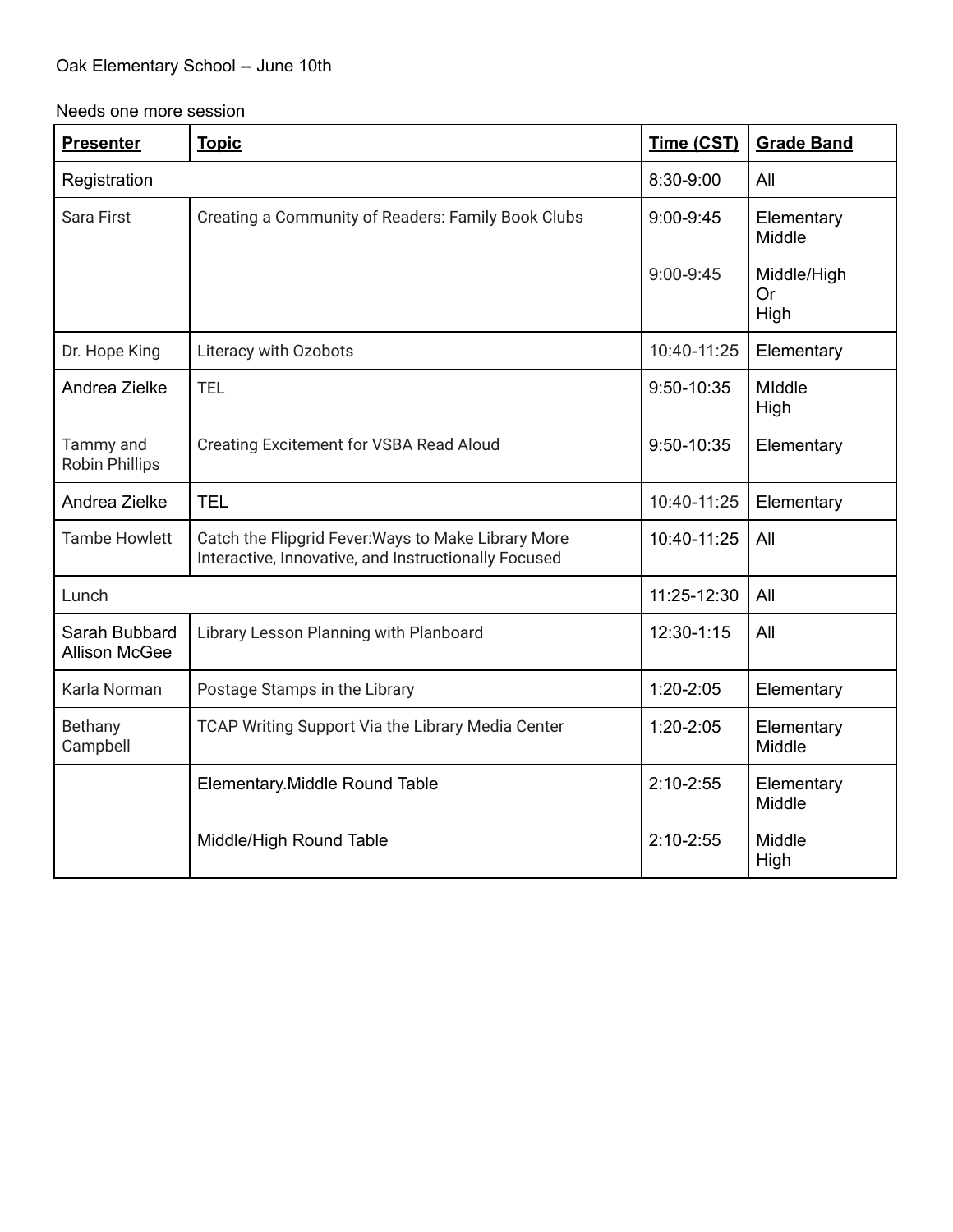| <b>Presenter</b>                   | <b>Topic</b>                                                              | Time (EST)        | <b>Grade Band</b>    |
|------------------------------------|---------------------------------------------------------------------------|-------------------|----------------------|
| Registration                       |                                                                           | 8:30-9:00         | All                  |
| <b>Brandi Hartsell</b>             | Making the Most of Student Library Assistants                             | $9:00 - 9:45$     | High                 |
| Vianna Isbister                    | What's Your Story?: Uncovering Narratives Through Story<br><b>Circles</b> | 9:00-9:45         | All                  |
| Blake Hopper/<br>Suzanne<br>Anders | Working With Your Admin                                                   | 9:50-10:35        | All                  |
| <b>Dustin</b><br>Hensley           |                                                                           | 10:40-11:25       | Middle<br>High       |
| Dr. Johnnie Sue<br>Hawley          | Genius Hour Research in the Library                                       | 10:40-11:25       | All                  |
| Lunch                              |                                                                           | 11:25-12:30       | All                  |
| Andrea Zielke                      | <b>TEL</b>                                                                | $12:30 -$<br>1:15 | Elementary           |
| Laura Posey                        | Genrification                                                             | 12:30-1:15        | Middle<br>High       |
| Andrea Zielke                      | <b>TEL</b>                                                                | 1:20-2:05         | Middle<br>High       |
| Dr. Johnnie Sue<br>Hawley          | <b>Reading Promotion Strategies</b>                                       | $1:20 - 2:05$     | All                  |
|                                    | Elementary. Middle Round Table                                            | $2:10 - 2:55$     | Elementary<br>Middle |
|                                    | Middle/High Round Table                                                   | $2:10 - 2:55$     | Middle<br>High       |

# Tazewell - New Tazewell Primary School -- June 14th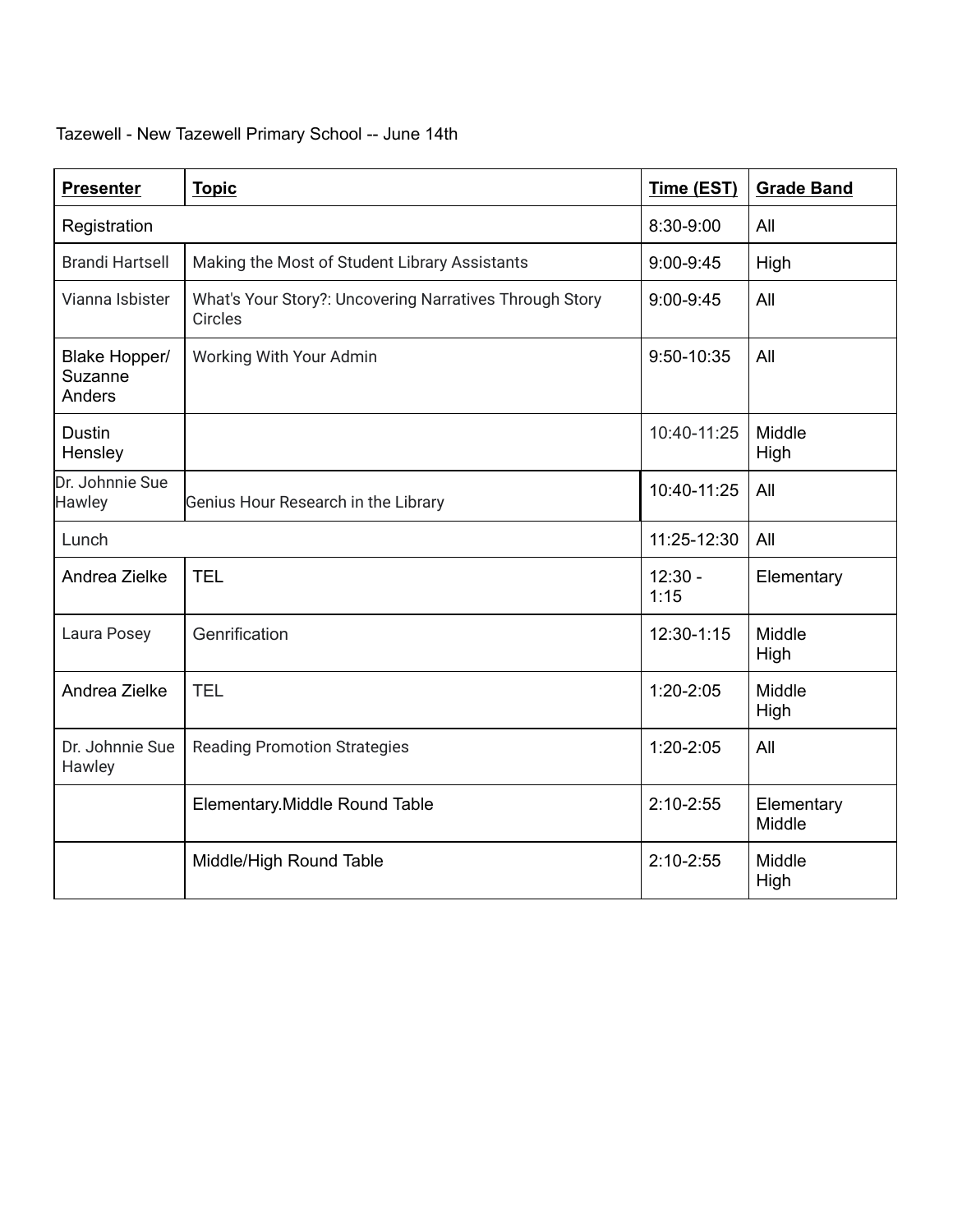# Tennessee Technological University -- June 15th

| <b>Presenter</b>      | <b>Topic</b>                                                                                    | Time (CST)    | <b>Grade Band</b>    |
|-----------------------|-------------------------------------------------------------------------------------------------|---------------|----------------------|
| Registration          |                                                                                                 | 8:30-9:00     | All                  |
| Julie Stepp           | Assessment with the TEAM Rubric and the AASL School<br><b>Librarian Standards</b>               | $9:00 - 9:45$ | All                  |
| Elizabeth<br>Shepherd | Collaborations with Music, Counseling, and More!                                                | 9:50-10:35    | Elementary           |
| Julie Stepp           | Culturally Relevant Teaching: Am I Cultured Enough?                                             | 9:50-10:35    | All                  |
| Caroline<br>Mickey    | Being an Ally                                                                                   | 10:40-11:25   | Elementary           |
| Katie<br>Capeshaw     |                                                                                                 | 10:40-11:25   | Middle<br>High       |
| Laura Shaver          | Tinker Bells and Bobs: How to Start a Makerspace and<br><b>Getting Young Learners to Tinker</b> | 10:40-11:25   | Elementary           |
| Lunch                 |                                                                                                 | 11:25-12:30   | All                  |
| Angela<br>Frederick   | Best Graphic Novels for Children                                                                | 12:30-1:15    | Elementary<br>Middle |
| Zach Cudney           | <b>TEL</b>                                                                                      | 12:30-1:15    | Elementary           |
| Zach Cudney           | <b>TEL</b>                                                                                      | $1:20 - 2:05$ | Middle<br>High       |
| Jennifer Webb         | Pacing Guide, March Madness, & Books GaloreOh My!                                               | $1:20 - 2:05$ | Elementary           |
|                       | Elementary. Middle Round Table                                                                  | $2:10 - 2:55$ | Elementary<br>Middle |
|                       | Middle/High Round Table                                                                         | $2:10 - 2:55$ | Middle<br>High       |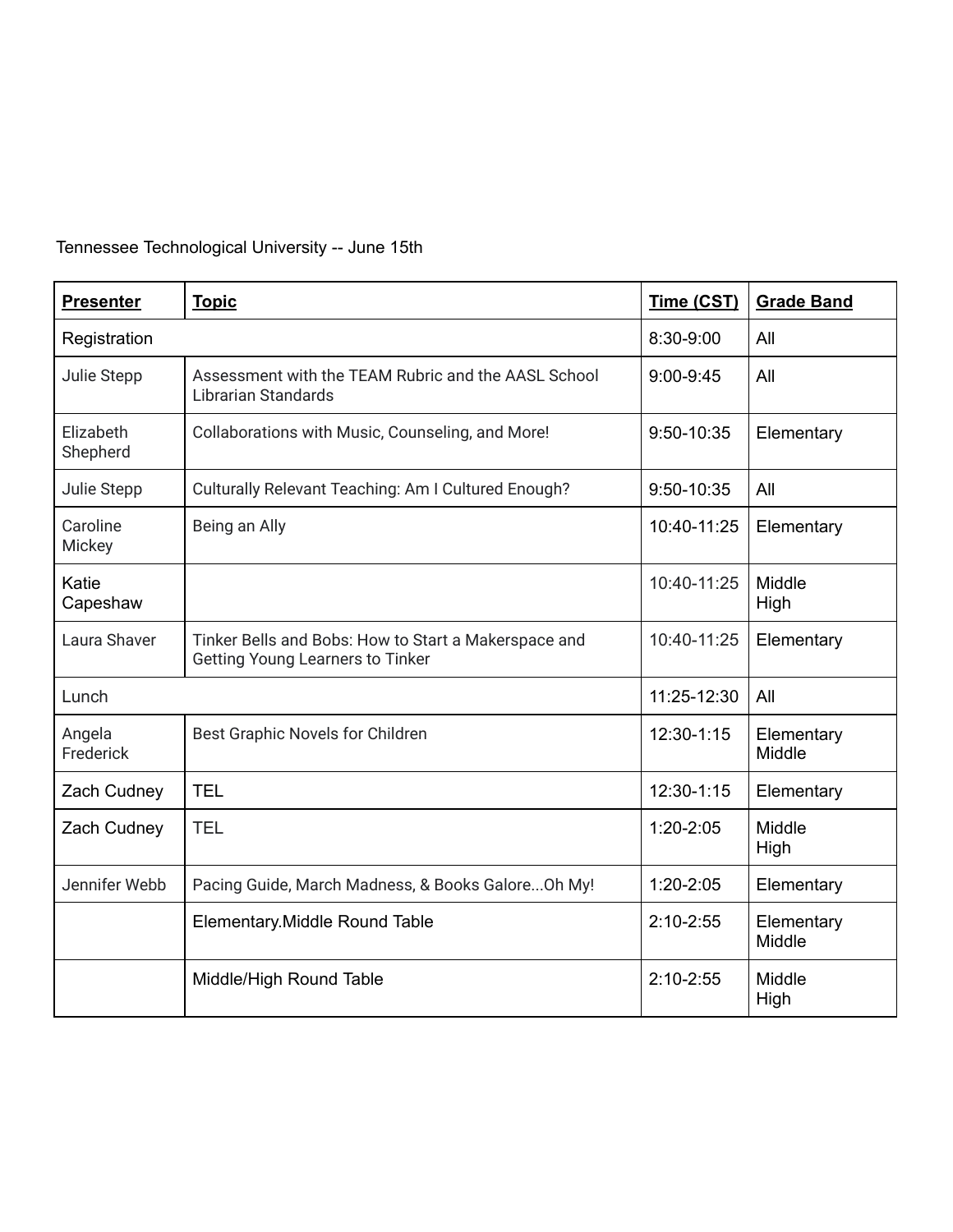| <b>Presenter</b>                                             | <b>Topic</b>                                                              | Time (EST)    | <b>Grade Band</b>    |
|--------------------------------------------------------------|---------------------------------------------------------------------------|---------------|----------------------|
| Registration                                                 |                                                                           | 8:30-9:00     | All                  |
| Audra Monroe                                                 | Staying Connected-Librarianship, Libraries, and Librarians                | $9:00 - 9:45$ | All                  |
| Rhonda<br><b>Richards</b>                                    | Let's Celebrate Poetry!                                                   | 9:00-9:45     | Middle               |
| Zach Cudney                                                  | <b>TEL</b>                                                                | 9:50-10:35    | Elementary           |
| Audra Monroe<br>(Co-Presenter<br>Catherine<br>Edwards, Ed.D) | Writing in the Library                                                    | 9:50-10:35    | Elementary<br>Middle |
| Amanda Jones                                                 | Library Talk with 2021 SLJ Librarian of the Year, Amanda<br>Jones         | 10:40-11:25   | All<br>Virtual       |
| Lunch                                                        |                                                                           | 11:25-12:30   | All                  |
| Zach Cudney                                                  | <b>TEL</b>                                                                | 12:30-1:15    | Middle<br>High       |
| Dr. Johnnie Sue<br>Hawley                                    | Genius Hour Research in the Library                                       | 12:30-1:15    | All                  |
| Audra Monroe                                                 | Staying Connected-Librarianship, Libraries, and Librarians                | $1:20 - 2:05$ | All                  |
| Vianna Isbister                                              | What's Your Story?: Uncovering Narratives Through Story<br><b>Circles</b> | $1:20 - 2:05$ | All                  |
| Dr. Johnnie Sue<br>Hawley                                    | <b>Reading Promotion Strategies"</b>                                      | $1:20 - 2:05$ | All                  |
|                                                              | Elementary. Middle Round Table                                            | $2:10 - 2:55$ | Elementary<br>Middle |
|                                                              | Middle/High Round Table                                                   | $2:10 - 2:55$ | Middle<br>High       |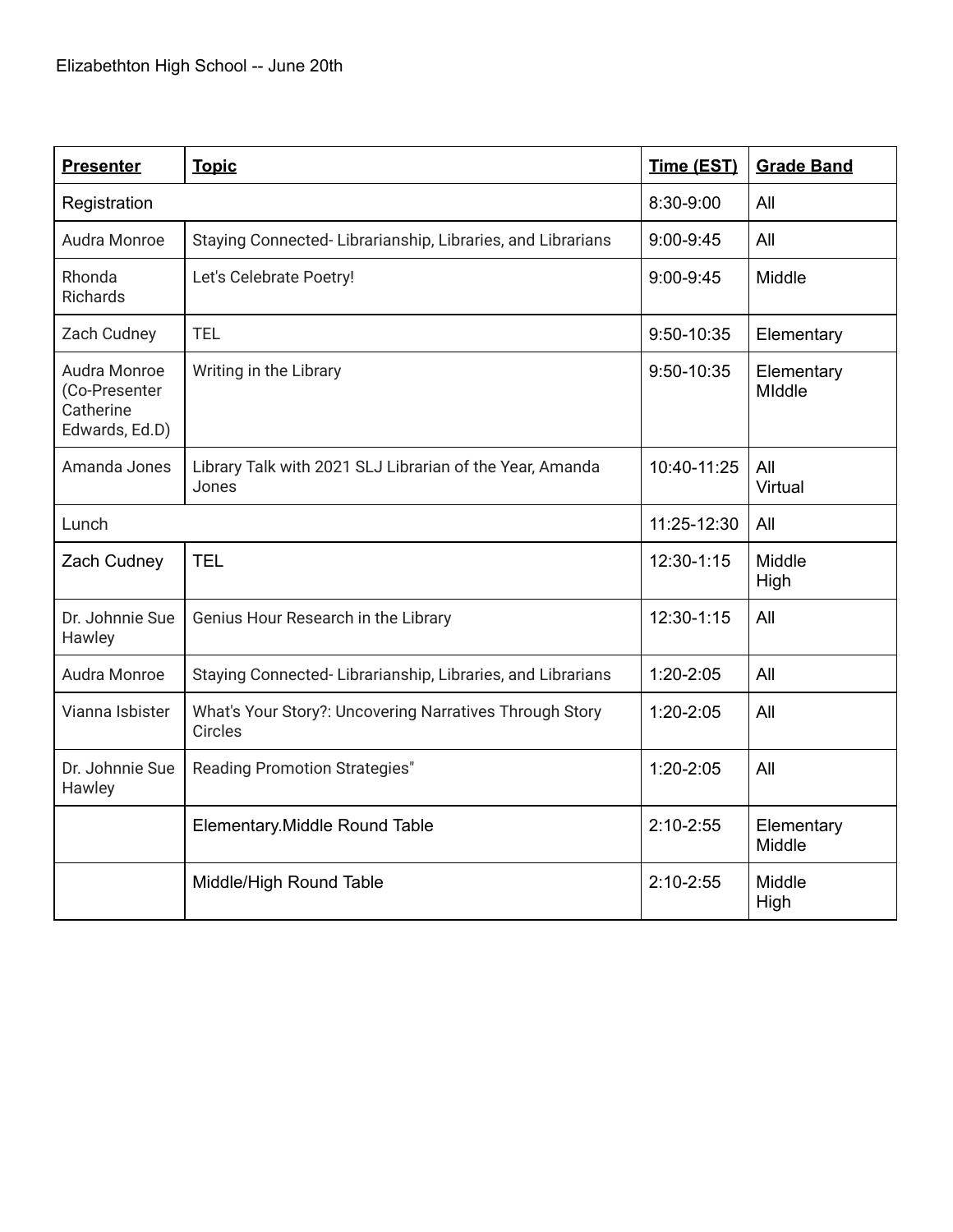#### West Middle School -- June 21st

Needs 1 more session

| <b>Presenter</b>      | <b>Topic</b>                                                                      | Time (CST)    | <b>Grade Band</b>    |
|-----------------------|-----------------------------------------------------------------------------------|---------------|----------------------|
| Registration          |                                                                                   | 8:30-9:00     | All                  |
| Julie Stepp           | Culturally Relevant Teaching: Am I Cultured Enough?                               | $9:00 - 9:45$ | All                  |
| Elizabeth<br>Shepherd | Collaborations with Music, Counseling, and More!                                  | 9:50-10:35    | Elementary           |
| Xan Lasko             |                                                                                   | 9:50-10:35    |                      |
| Julie Stepp           | Assessment with the TEAM Rubric and the AASL School<br><b>Librarian Standards</b> | 10:40-11:25   | All                  |
| Lunch                 |                                                                                   | 11:25-12:30   | All                  |
| Angela<br>Frederick   | Best Graphic Novels for Children                                                  | 12:30-1:15    | Elementary<br>Middle |
| Zach Cudney           | <b>TEL</b>                                                                        | 12:30-1:15    | Middle<br>High       |
| Zach Cudney           | <b>TEL</b>                                                                        | $1:20 - 2:05$ | Elementary<br>Middle |
|                       |                                                                                   | $1:20 - 2:05$ |                      |
|                       | Elementary. Middle Round Table                                                    | $2:10 - 2:55$ | Elementary<br>Middle |
|                       | Middle/High Round Table                                                           | $2:10 - 2:55$ | Middle<br>High       |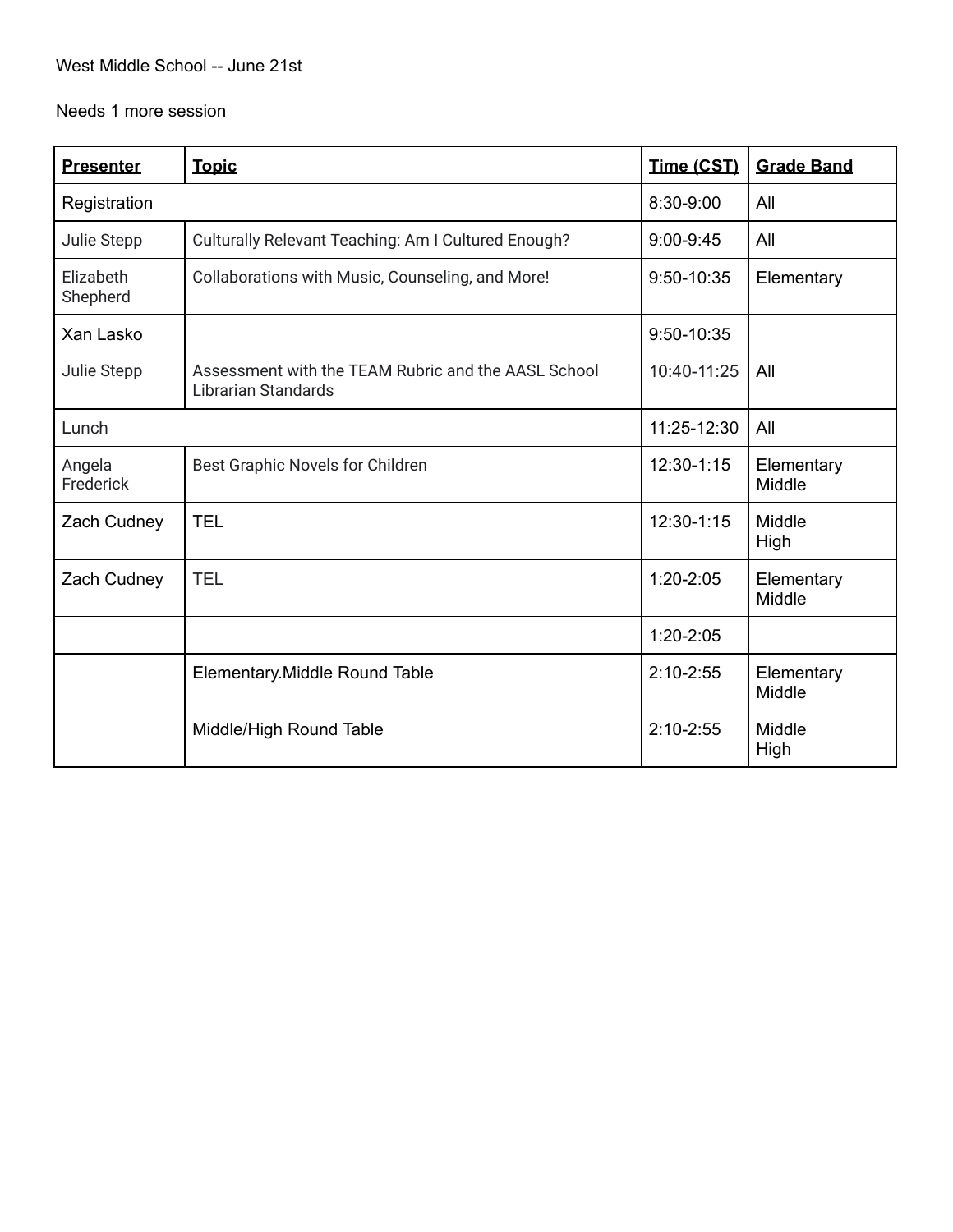| <b>Presenter</b>                           | <b>Topic</b>                                                                           | Time (CST)    | <b>Grade Band</b>    |
|--------------------------------------------|----------------------------------------------------------------------------------------|---------------|----------------------|
| Registration                               |                                                                                        | 8:30-9:00     | All                  |
| Jeannette<br><b>Bennett</b>                | The Tooth Fairy, Goldilocks, and Inflation                                             | $9:00 - 9:45$ | Middle<br>High       |
| Patrice<br>Gallagher                       | Use Canva to create awesome presentations!                                             | 9:00-9:45     | Elementary           |
| Paul Bryant                                | Borrowed and Adapted! What Worked!                                                     | 9:50-10:35    | Middle<br>High       |
| Jeannette<br><b>Bennett</b>                | "Check In" to "Check Out" Ben Franklin                                                 | 9:50-10:35    | All                  |
| Jennifer Boren                             | Expand Your Horizons - Traveling Professional Development<br>Opportunities             | 10:40-11:25   | All                  |
| Eugenia<br><b>Bernard</b><br>Sara O'conner | <b>Collection Maintenance and Weeding</b>                                              | 10:40-11:25   | All                  |
| Lunch                                      |                                                                                        | 11:25-12:30   | All                  |
| Amy Balducci                               | <b>Collaborating with Canva</b>                                                        | 12:30-1:15    | Middle<br>High       |
|                                            | <b>TEL</b>                                                                             | 12:30-1:15    | Middle<br>High       |
| K. Cozzens<br><b>Erica Martin</b>          | A Conversation with the Author: And We Rise by Erica<br>Martin                         | 12:30-1:15    | Middle<br>High       |
|                                            | <b>TEL</b>                                                                             | 1:20-2:05     | Elementary           |
| Jason Sharp                                | Creating a Library Leader's Council: How to Engage Your<br>Students in a Digital World | 1:20-2:05     | MIddle<br>High       |
|                                            | Elementary. Middle Round Table                                                         | $2:10 - 2:55$ | Elementary<br>Middle |
|                                            | Middle/High Round Table                                                                | $2:10 - 2:55$ | Middle<br>High       |